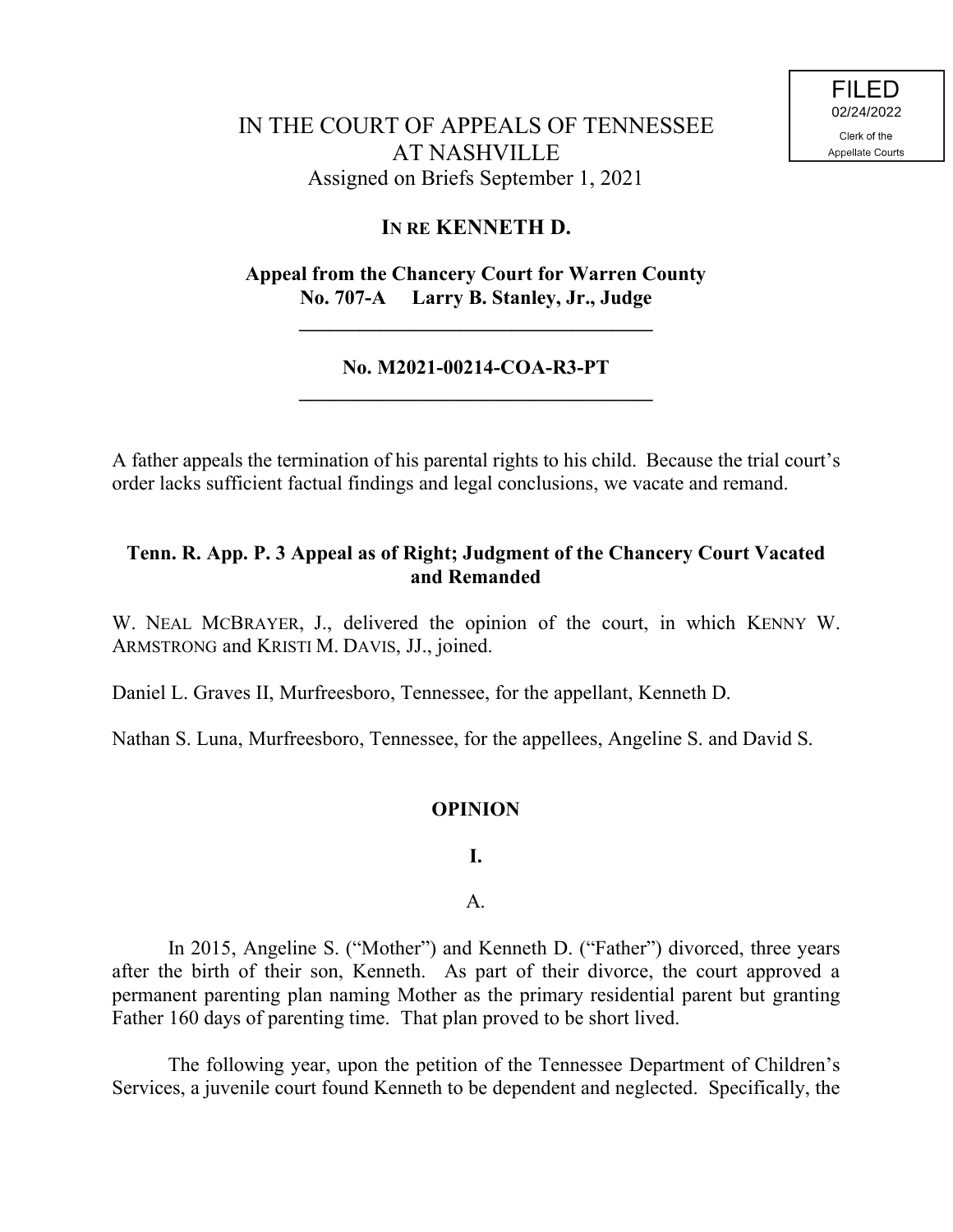court found the child to be the victim of severe child abuse at the hands of Father. The severe abuse involved the discharge of a handgun. Mother retained custody of the child, but the court restrained Father from having any contact with the child other than therapeutic visitation. In February 2017, the juvenile court terminated Father's visitation altogether.

In the meantime, Mother married David S. ("Stepfather"). In April 2019, Stepfather, joined by Mother, petitioned to terminate Father's parental rights and to adopt Kenneth. The petition alleged six grounds for termination: abandonment by failure to visit; abandonment by failure to support; persistence of conditions; severe child abuse; mental incompetency and inability to care for the child; and failure to manifest an ability and willingness to assume custody and financial responsibility of the child.

At the trial on the petition, Mother, Father, Father's half-sister, and the child's paternal grandmother testified. Mother testified that Father had not visited his child since Father's visitation was terminated in February 2017. Mother was aware that Father had tried "to pursue some form of custody in November of 2018." And the parties stipulated that Father had petitioned another court to modify the parenting plan in November 2018. But the court where Father filed the petition determined that it did not have jurisdiction.

Mother also testified that she never received any child support from Father. On cross-examination, she acknowledged that, at the time of the divorce, she agreed with Father that neither would pay child support. And when Father's visitation was terminated in November 2017, Mother declined to pursue child support. As far as she was concerned, she did not want "anything to do with any of that," and she "was very capable of taking care of [her] son." Beyond being capable of supporting the child on her own, Mother wanted no assistance from Father. Mother was aware that her son might be entitled to federal benefits through Father, but she "never pursued it, because, once again, . . . [she] didn't need any extra help financially taking care of [her] son."

Mother described Father as irresponsible, unpredictable, and violent. He had abused drugs, specifically opioids. And Mother feared for her safety when she lived with Father. She recalled an argument that turned violent. After Mother confronted Father over money that was missing from her bank account, Father kicked Mother in the head, dragged her off by her hair, pushed her up against the wall, and choked her in the presence of the child.

But Mother conceded she had not seen Father in several years. Father had been restrained from contacting her. And Mother had made efforts to avoid contact by changing her phone number and keeping her personal information private.

Mother was asked if her position regarding termination of rights would change if she learned that Father had made significant changes in his life. She testified that she did not know if she would ever feel safe around Father or that she would ever be comfortable co-parenting with him. Mother explained that she was concerned with Father's drug use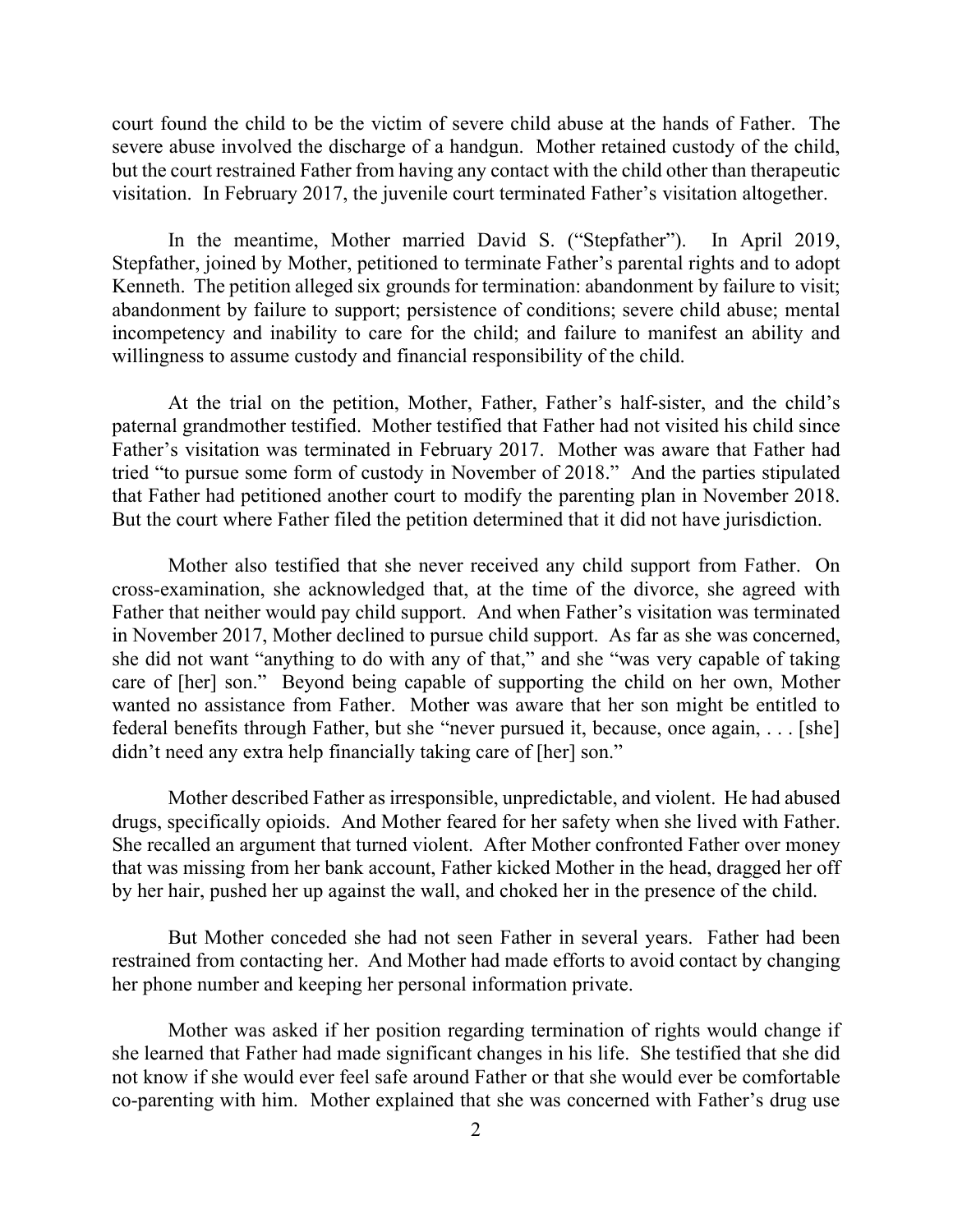and whether or not he was receiving treatment. In her opinion, Father was erratic, had poor impulse control, and was violent.

In his testimony, Father acknowledged that he had not seen his child since 2016. There had been no relationship at all for about four years. Father explained that he was afraid that any attempt he made to contact his child would jeopardize what contact his halfsister and his mother enjoyed. Mother testified that she allowed Father's half-sister to have overnight, weekend visits "[e]very other week or so" from 2017 until November 2019. But Mother conditioned the visits on Father not being informed of the timing of the visit and on there being no contact with Father while the child was present.

As for support, Father was prepared to support his child. Before his marriage to Mother, Father had served with the United States Marine Corps. He had a 100% serviceconnected disability rating for which he received Department of Veterans Affairs benefits. He also received Social Security disability benefits. Father stated that he had provided information to both the VA and Social Security so that his child could receive benefits and was "confounded" as to why the child was not.

Father lived in Florida, where he shared a home with another veteran he had met through the VA. In discussing his time in Tennessee, Father confessed that he had "built a terrible drug habit" and was "just terribly self-destructive." He had "lost the will to live." When asked about past incidents of domestic violence, he apologized and said he "was not in [his] right mind." Father had been diagnosed with post-traumatic stress disorder, traumatic brain injury, depression, bipolar disorder, and anxiety.

To escape the "depression, drugs, and the same old crowd that [he] ha[d] known all of [his] life," Father moved to Florida in 2017. He said "[e]verything seemed to get a little lighter" with the move. And he claimed to have been off pain medication of any sort since November 2019. But Father had been prescribed medical marijuana.<sup>1</sup> When asked if he smoked marijuana daily, Father responded, "Hell, yeah."

Father's half-sister testified to Father's improvement since moving to Florida. She described him as being "a completely different person." Father was "taking care of himself, diet, exercise," and his cleanliness and overall appearance were "just upstanding." He also had his finances in order. She felt like this was "the best time ever for him to have his visitation reinstated." Father's mother, who lived for a time with Father in Florida, believed that the treatment Father had received through the VA had been helpful. When asked to describe the changes to Father since his move to Florida, Father's Mother testified, "Everything ha[d] changed for the good." It was "like night and day to the good part."

<sup>&</sup>lt;sup>1</sup> Under conditions specified in the Florida Constitution, "medical use of marijuana by a qualifying patient . . . is not subject to criminal or civil liability or sanctions under Florida law." FLA. CONST. art. X,  $§$  29(a)(1).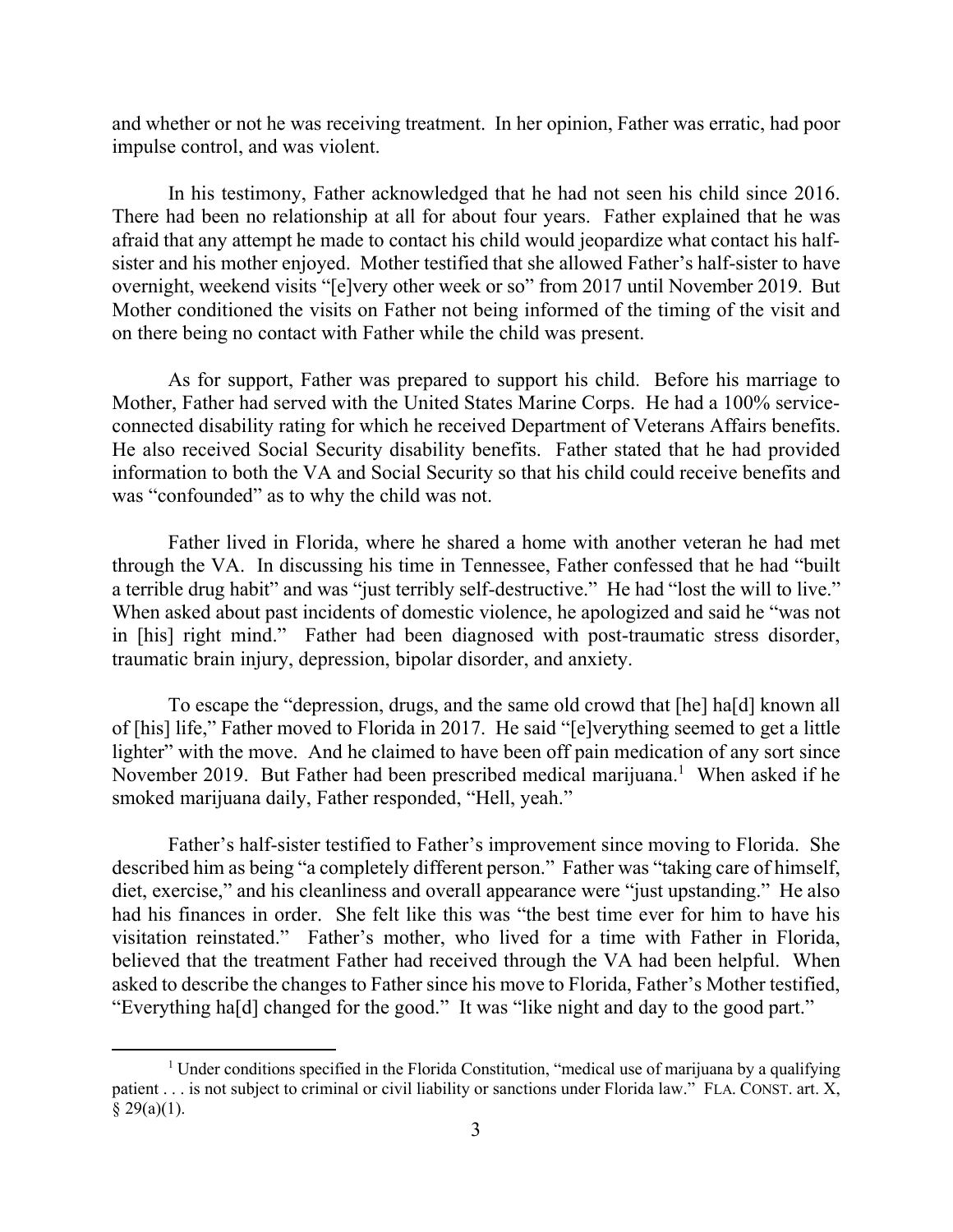Following the trial, the court entered an order terminating Father's parental rights and granting the request for adoption. The order included ten factual findings detailed under the heading "Findings of Fact." The findings were:

1. The child . . . was born to the marriage of [Mother] and [Father].

2. The Putative Father Registry was consulted ten (10) days prior to the filing of the Petition for Termination.

3. There are no other persons or part[ies] to this proceeding who ha[ve] legal or physical custody of [the child].

4. [Father] willfully failed to support [Mother] for four months immediately preceding the filing of the petition.

5. [Father] failed to exercise any parenting time with the child within four (4) months of the filing of the Petition for Termination.

6. [Father] failed to provide any financial support for the child for four (4) months prior to the filing of the Petition to Terminate. Therefore, [Father] abandoned the child during the appropriate period to measure for abandonment in [sic] during this time.

7. [Father] failed to provide a stable and suitable home for the child. No suitable home is available from [Father] and [this is] unlikely to be remedied. He stated he lives in Florida with a man he met through the Veteran's Administration. [Father] is disabled, has a history of alcohol use and violence. His last visit with the minor child was in April of 2016.

8. All other allegations in the Petition to Terminate are accurate.

9. The child would be at a substantial risk of harm if returned to [Father].

10. It is in the child's best interest to terminate the rights of [Father]. Full custody, control and guardianship of the child should be awarded to [Mother] and [Stepfather] and the child shall be able to be adopted by the [Stepfather].<sup>[2]</sup>

The next section of the order, under the heading "Conclusions of Law," related solely to the best interest determination. The section referenced eight of the nine best interest factors found at Tennessee Code Annotated  $\S$  36-1-113(i)(1)-(9). Under each factor, the court provided a brief analysis:

**Whether the father has made adjustments of circumstances, conduct, or conditions as to make it safe and the children's best interest to be in the home of father.**

 $\overline{a}$ 

 $2$  Although the parties submitted written stipulations, the court's order does not reference them.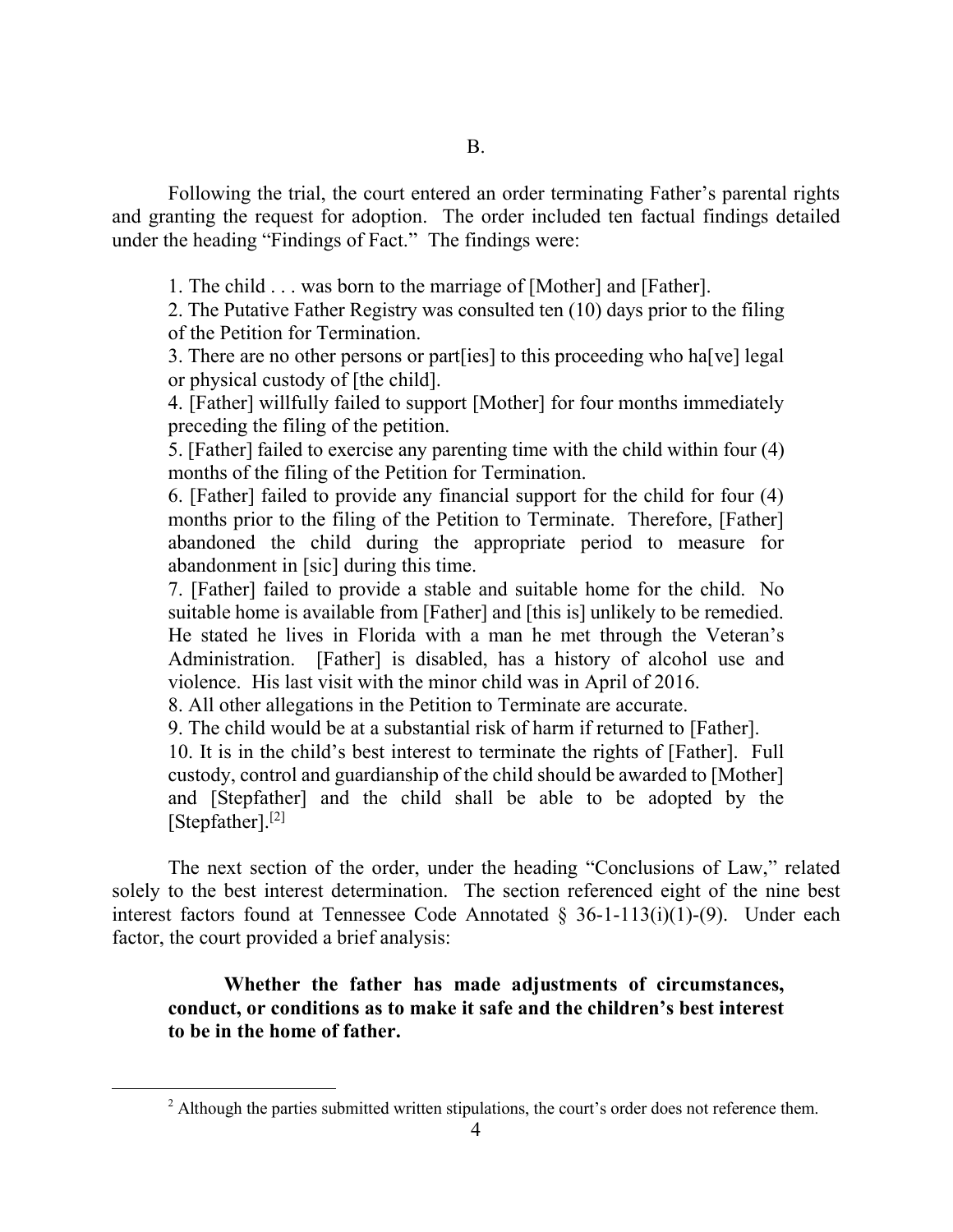The Court has examined the adjustments of [Father's] living [arrangements] and the stability of his life and finds that the child is more stable with [Mother] and [Stepfather].

### **Whether the father has failed to effect a lasting adjustment after reasonable efforts by available social services agencies for such duration of time that lasting adjustment does not reasonabl[y] appear possible.**

The child was removed from [Father's] custody by a Petition for Dependency and Neglect filed in the Juvenile Court of Warren County. [Father] was given therapeutic visits, but stated he went to Kymari House to set visits but w[as] told he would need a court order[;] he did not follow through with his visits.

**Whether the father has maintained regular visitation with the child.**

The Court finds [Father] has not visited the child since April of 2016.

**Whether a meaningful relationship with the child has been established in other ways.**

The Court find[s] it has not.

**Whether the parents have shown brutality, physical, sexual, emotional or psychological abuse, or neglect toward the child.**

The Juvenile Court of Warren County found [Father] had committed severe child abuse.

**Whether the physical environment of the father's home is healthy and safe, whether there is criminal activity in the home, or whether there is such use of alcohol, controlled substances or controlled substance analogues as may render the parents consistently unable to care for the children in a safe or stable manner.**

The Court finds [Father] lives in Florida with a man he met at the Veteran's Administration. He is disabled, has a history of drug use and violence.

**Whether the parent's mental and/or emotional status would be detrimental to the child or prevent the parent or guardian from effectively [providing] safe and stable care and supervision for the child.**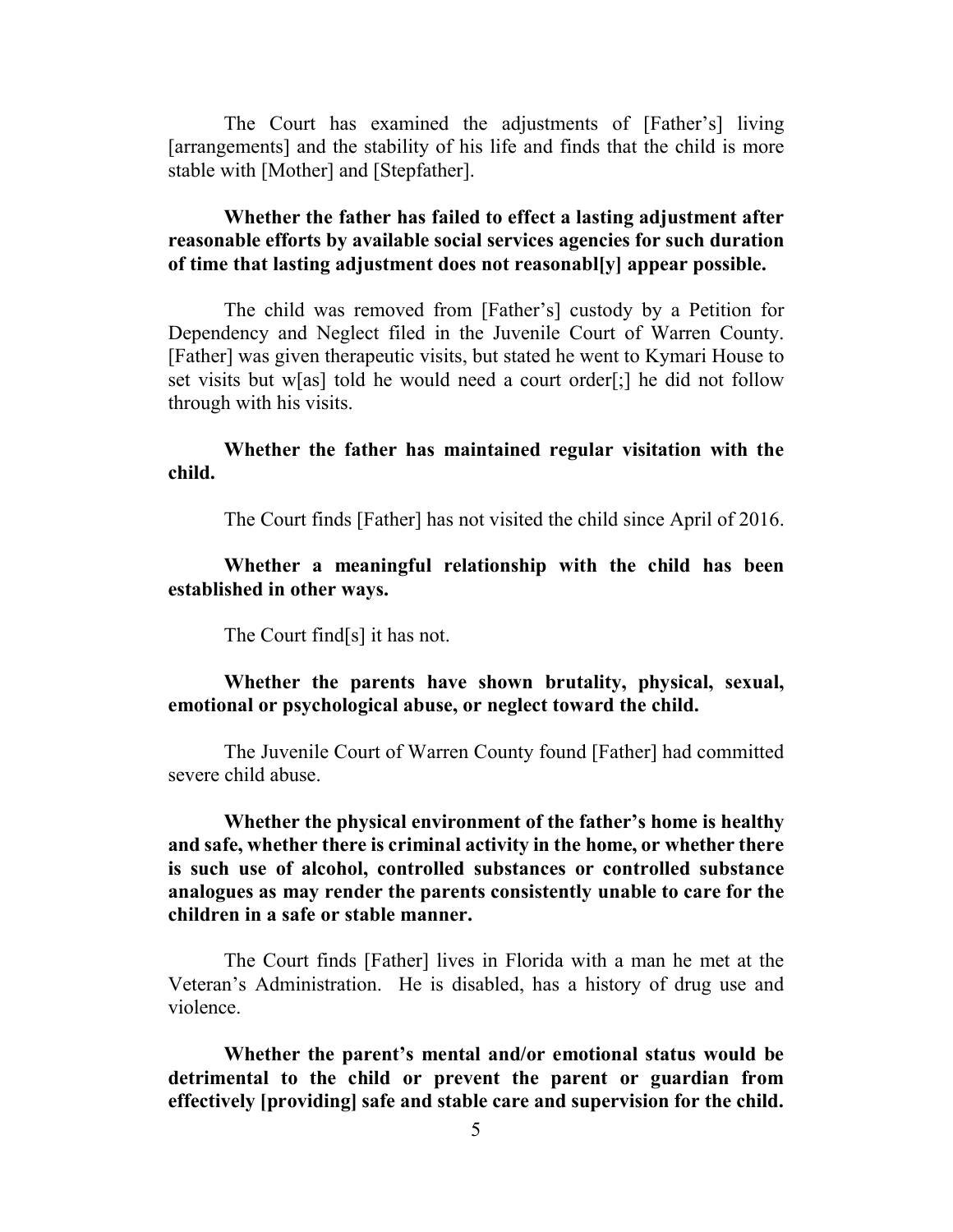[Father] stated he has Post Traumatic Stress Syndrome and is a 100% disabled Marine veteran. He has erratic behavior and outbursts. During this court proceeding he spoke out to [Mother] stating, "You've got one shot, make it good."

#### **Whether the father has paid child support consistent with the child support guidelines promulgated by the department pursuant to T.C.A. § 36-5-101.**

The Court finds he has not.

Father moved for a new trial or, in the alternative, to alter or amend the order.<sup>3</sup> Among other grounds, Father contended that the order did not contain sufficient findings of fact and conclusions of law as required by the parental termination statute. *See* Tenn. Code Ann. § 36-1-113(k) (2021). The court denied Father's motion.

#### **II.**

Tennessee Code Annotated § 36-1-113 sets forth both the grounds and procedures for terminating parental rights. *In re Kaliyah S.*, 455 S.W.3d 533, 546 (Tenn. 2015). Parties seeking termination of parental rights must first prove at least one statutory ground for termination listed in Tennessee Code Annotated  $\S$  36-1-113(g). Tenn. Code Ann.  $\S$  36- $1-113(c)(1)$ . If one or more statutory grounds for termination are shown, they then must prove that terminating parental rights is in the child's best interest. *Id.* § 36-1-113(c)(2).

Because of the constitutional dimension of the rights at stake in a termination proceeding, parties seeking to terminate parental rights must prove both the grounds and the child's best interest by clear and convincing evidence. *In re Bernard T.*, 319 S.W.3d 586, 596 (Tenn. 2010) (citing Tenn. Code Ann. § 36-1-113(c); *In re Adoption of A.M.H.*, 215 S.W.3d 793, 808-09 (Tenn. 2007); *In re Valentine*, 79 S.W.3d 539, 546 (Tenn. 2002)). "Clear and convincing evidence" leaves "no serious or substantial doubt about the correctness of the conclusions drawn from the evidence." *Hodges v. S.C. Toof & Co.*, 833 S.W.2d 896, 901 n.3 (Tenn. 1992). It produces a firm belief or conviction in the factfinder's mind regarding the truth of the facts sought to be established. *In re Bernard T.*, 319 S.W.3d at 596.

<sup>&</sup>lt;sup>3</sup> Father made an earlier motion for relief from the order because his counsel did not receive it. The order did not include a certificate that a copy of the order had been served on all parties or counsel signed by the clerk. *See* TENN. R. CIV. P. 58. The court granted Father's motion, set aside its order, and reentered the order on October 27, 2020.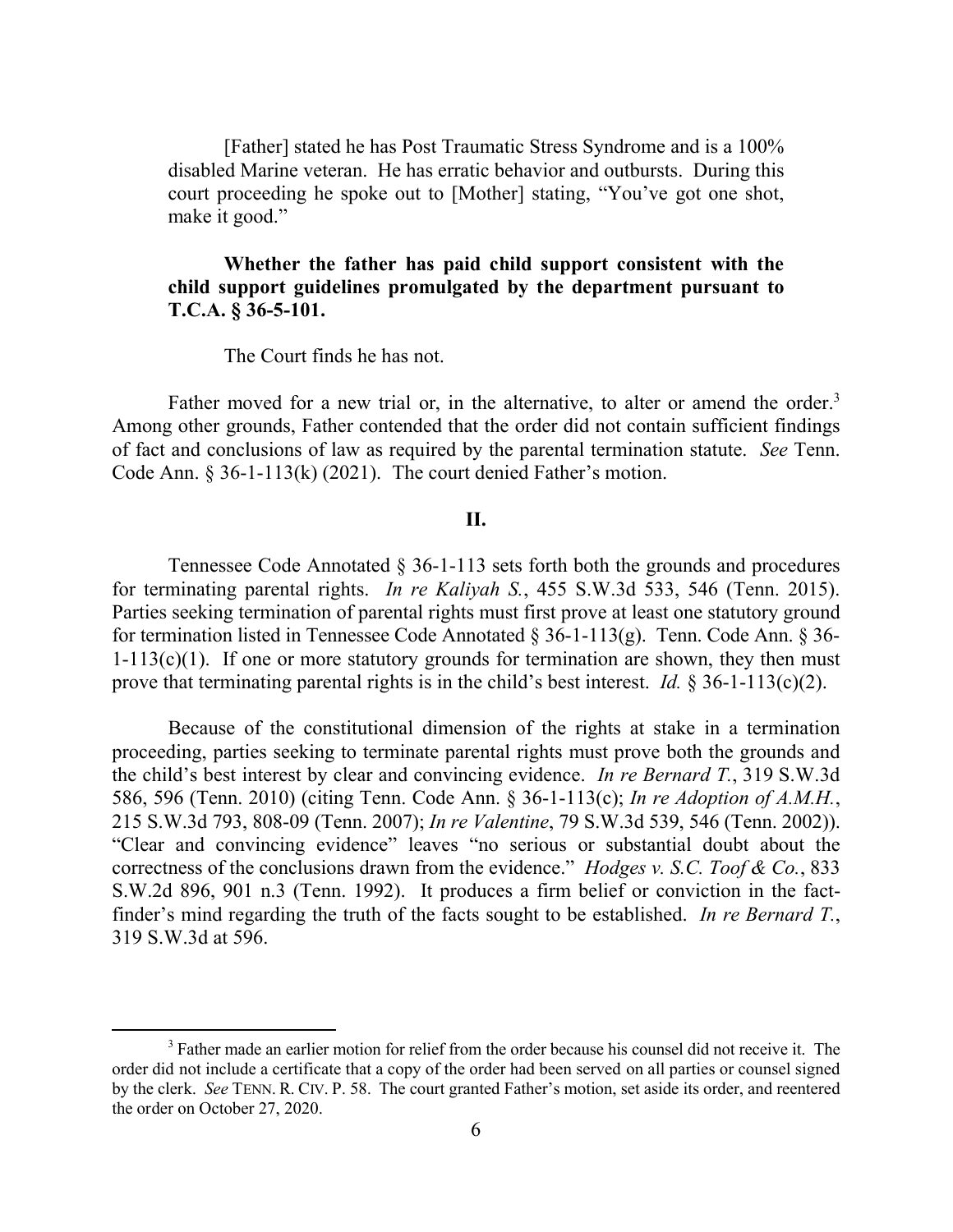We review the trial court's findings of fact "de novo on the record, with a presumption of correctness of the findings, unless the preponderance of the evidence is otherwise." *In re Taylor B.W.*, 397 S.W.3d 105, 112 (Tenn. 2013); TENN. R. APP. P. 13(d). We then "make [our] own determination regarding whether the facts, either as found by the trial court or as supported by a preponderance of the evidence, provide clear and convincing evidence that supports all the elements of the termination claim." *In re Bernard T.*, 319 S.W.3d at 596-97. We review the trial court's conclusions of law de novo with no presumption of correctness. *In re J.C.D.*, 254 S.W.3d 432, 439 (Tenn. Ct. App. 2007).

#### A.

On appeal, Father raises three issues. Two of the issues relate to the court's conclusion that termination of Father's parental rights was in the child's best interest. The third issue is "[w]hether the Trial Court's findings of fact and conclusions of law were specific and sufficient to terminate [Father's] parental rights." Father contends that the factual findings and conclusions of law were insufficient, making appellate review impossible.

The parental termination statute requires "an order that makes specific findings of fact and conclusions of law." Tenn. Code Ann. § 36-1-113(k). Factual findings both "facilitate appellate review" and safeguard the important rights at stake in a termination proceeding. *In re Angela E.*, 303 S.W.3d 240, 251 (Tenn. 2010). As our supreme court has observed, this Court "routinely remand[s] contested termination cases to the trial court for failure to make findings of fact and/or conclusions of law, whether related to the grounds for termination or the child's best interests." *Id.* 

In response to the contention that the order terminating parental rights lacks sufficient findings and conclusions, Stepfather and Mother offer a two sentence rejoinder:

In this case, the Trial Court made several findings of fact to support the conclusion that grounds for termination exist, and termination is in the best interest of the child. Although [Father] disagrees with the Trial Court's findings of fact, implicit credibility determinations made by the Trial Court are left undisturbed absent clear and convincing evidence to the contrary.

While we agree that adverse credibility determinations are implicit in the court's ultimate decision to terminate Father's parental rights, the "several findings of fact" fall short of what is required for appellate review. In its analysis of the grounds for termination, the court does not cite to any provisions of the parental termination statute. So we are left to guess which and how many grounds for termination were proven by clear and convincing evidence.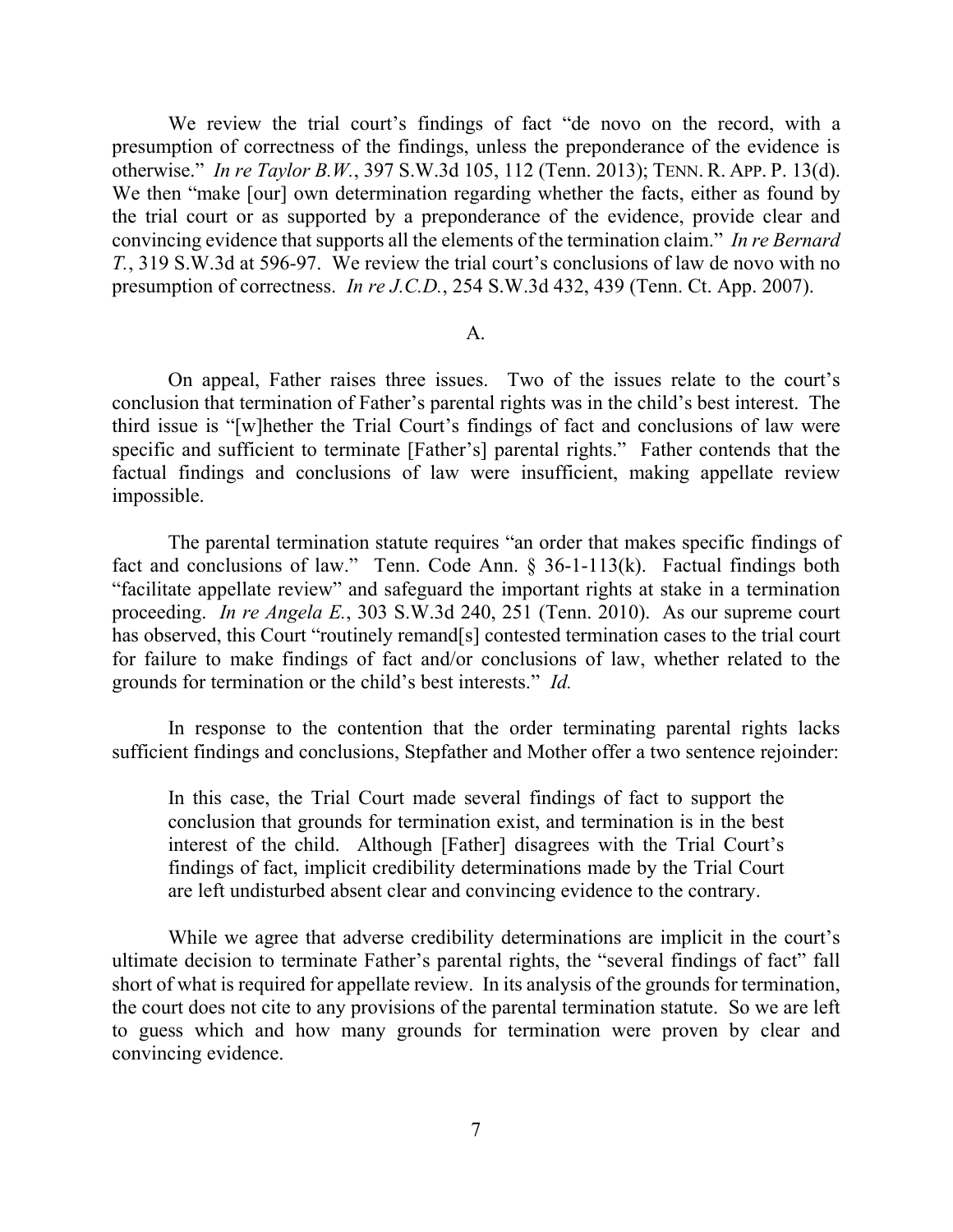Three of the grounds the court relied upon appear to be "[a]bandonment by the parent." Tenn. Code Ann. § 36-1-113(g)(1). Abandonment as a ground for termination is defined in multiple ways. *See id.* § 36-1-102(1)(A) (Supp. 2019). The court's finding that "[Father] willfully failed to support [Mother] for four months immediately preceding the filing of the petition[,]" matches most closely the definition of abandonment found at Tennessee Code Annotated  $\S$  36-1-102(1)(A)(iii), which applies when a father has failed to visit or support "the child's mother during the four (4) months immediately preceding the birth of the child." But Stepfather and Mother did not allege this type of abandonment in the petition to terminate. And there was no proof regarding Father's support of Mother prior to the birth of their child.

The petition to terminate did allege abandonment by failure to visit and failure to support the child. At the time the petition was filed, abandonment included the failure "to visit or . . . to support or . . . to make reasonable payments toward the support of the child" during the four months immediately preceding the filing of the petition to terminate parental rights. *Id.* § 36-1-102(1)(A)(i). And the court did find that Father failed to visit the child and failed to support the child.

In connection with the failure to support, the court referenced willfulness in its factual findings. Lack of willfulness is an affirmative defense to the ground of abandonment by the parent. *Id.* § 36-1-102(1)(I). But Father did not raise this defense in his answer to the petition to terminate. By addressing willfulness at all, we assume this defense was tried by implied consent. *See In re Alysia S.*, 460 S.W.3d 536, 564 (Tenn. Ct. App. 2014) (noting that even grounds for terminating parental rights can be tried by implied consent). Yet the order does not address the offered evidence potentially showing a lack of willfulness in Father's failure to support. The divorce decree provided that neither party would owe child support, and Mother was steadfast in her opposition to receiving child support from Father.

The court also stated that Father "failed to provide a stable and suitable home for the child." We assume that this finding was intended to support termination under Tennessee Code Annotated  $\S 36$ -1-113(g)(3), a ground commonly referred to as "persistence of conditions." *See In re Audrey S.*, 182 S.W.3d 838, 871 (Tenn. Ct. App. 2005). Persistence of conditions focuses "on the results of the parent's efforts at improvement rather than the mere fact that he or she had made them." *Id.* at 874. So the question before the court is "the likelihood that the child can be safely returned to the custody of the [parent], not whether the child can safely remain in foster care." *In re K.A.H.*, No. M1999-02079-COA-R3-CV, 2000 WL 1006959, at \*5 (Tenn. Ct. App. July 21, 2000).

There are several elements to the ground of persistence of conditions. Persistence of conditions may be a basis to terminate parental rights when: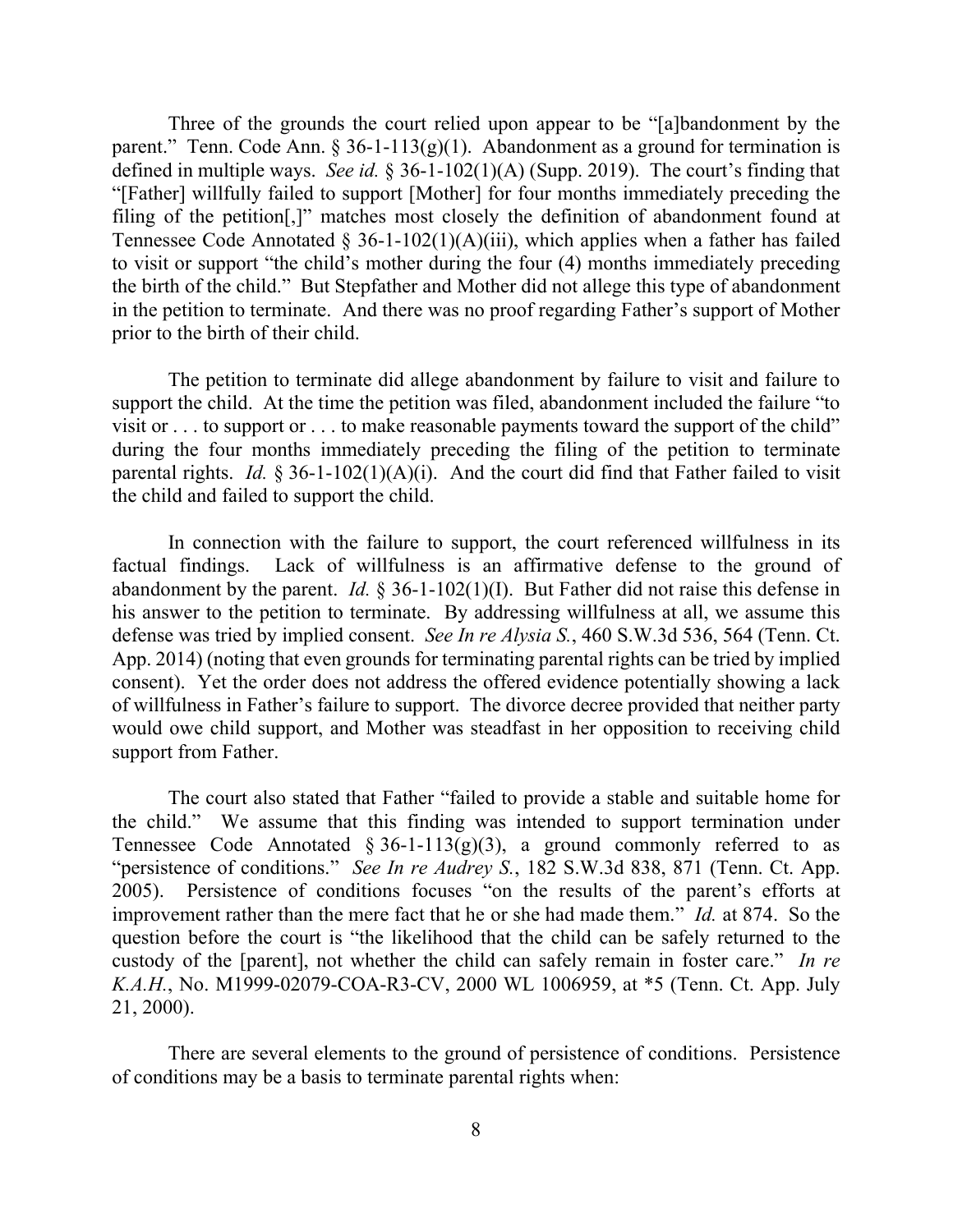The child has been removed from the home or the physical or legal custody of a parent . . . for a period of six (6) months by a court order entered at any stage of proceedings in which a petition has been filed in the juvenile court alleging that a child is a dependent and neglected child, and:

(i) The conditions that led to the child's removal still persist, preventing the child's safe return to the care of the parent . . . , or other conditions exist that, in all reasonable probability, would cause the child to be subjected to further abuse or neglect, preventing the child's safe return to the care of the parent . . . ;

(ii) There is little likelihood that these conditions will be remedied at an early date so that the child can be safely returned to the parent . . . in the near future; and

(iii) The continuation of the parent . . . and child relationship greatly diminishes the child's chances of early integration into a safe, stable, and permanent home[.]

Tenn. Code Ann.  $\S 36-1-113(g)(3)(A)$ . Each of the statutory elements must be established by clear and convincing evidence. *In re Valentine*, 79 S.W.3d at 550.

The trial court's findings for this ground, in their entirety, were:

[Father] failed to provide a stable and suitable home for the child. No suitable home is available from [Father] and [this is] unlikely to be remedied. He stated he lives in Florida with a man he met through the Veteran's Administration. [Father] is disabled, has a history of alcohol use and violence. His last visit with the minor child was in April of 2016.

The court failed to address every element of the ground of persistence of conditions. So we cannot determine whether the court relied on this ground as a basis for terminating Father's parental rights.

The court concluded that "[t]he child would be at substantial risk of harm if returned to [Father]." We assume that the court was referencing the ground found at Tennessee Code Annotated § 36-1-113(g)(14). Under this ground, a parent's rights may be terminated if he or she

[1] has failed to manifest, by act or omission, an ability and willingness to personally assume legal and physical custody or financial responsibility of the child, and [2] placing the child in the person's legal and physical custody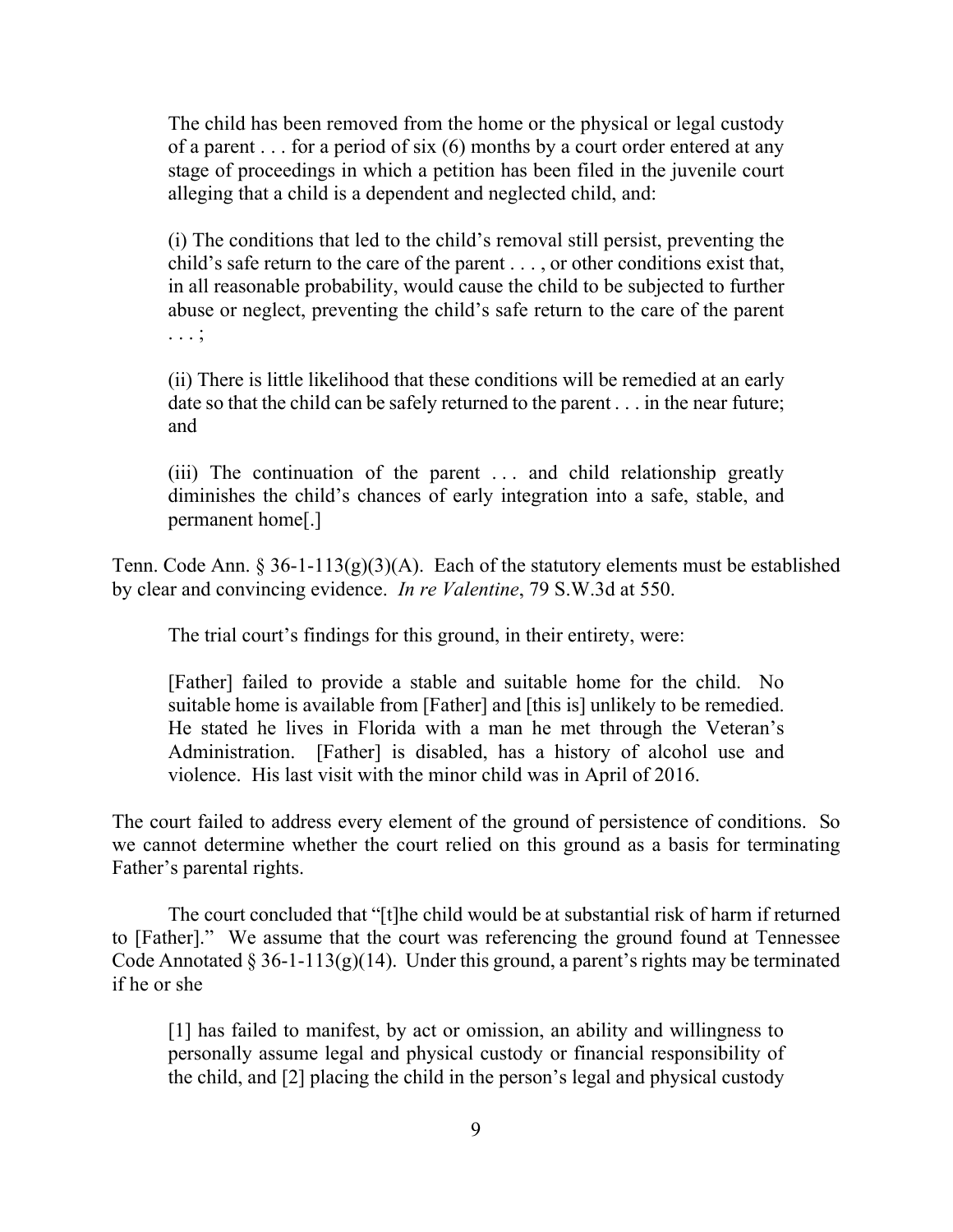would pose a risk of substantial harm to the physical or psychological welfare of the child.

Tenn. Code Ann.  $\S 36$ -1-113(g)(14). Both prongs must be established by clear and convincing evidence. *In re Neveah M.*, 614 S.W.3d 659, 674 (Tenn. 2020). As to the first prong, the petitioner may prove that a parent is either unable or unwilling to "assume legal and physical custody or financial responsibility of the child." *Id.* at 677. While the court made a cursory finding that the child would be at substantial risk of harm, it failed to make any findings regarding Father's ability or willingness to assume custody or financial responsibility of his child.

Two grounds alleged in the petition were not addressed by the court as a basis for terminating Father's parental rights. The ground of severe abuse was only addressed in the court's best interest analysis. *See* Tenn. Code Ann. § 36-1-113(g)(4). Mental health issues were also addressed in the best interest analysis, and the court found Father's behavior in the courtroom "erratic." But the ground of mental incompetency and inability to care for the child was not mentioned at all. *See id.*  $\S 36$ -1-113(g)(8)(B). Although the court found "[a]ll other allegations in the Petition to Terminate are accurate," that does not satisfy the court's obligation to make specific findings of fact and conclusions of law. *See id.* § 36-1- 113(k).

B.

Because "[n]ot all parental misconduct is irredeemable," our parental termination "statutes recognize the possibility that terminating an unfit parent's parental rights is not always in the child's best interests." *In re Marr*, 194 S.W.3d 490, 498 (Tenn. Ct. App. 2005). So even if a statutory ground for termination is established by clear and convincing evidence, a court must also determine whether termination of parental rights is in the child's best interest. Tenn. Code Ann.  $\S$  36-1-113(c)(2). The best interest analysis is a fact-intensive inquiry, and each case is unique. *White v. Moody*, 171 S.W.3d 187, 193-94 (Tenn. Ct. App. 2004). When the petition to terminate was filed, the best interest analysis focused on nine statutory factors. *See* Tenn. Code Ann. § 36-1-113(i) (Supp. 2019).

Our ability to review the court's best interest determination is again hindered by a lack of factual findings. By way of example, the first statutory factor focuses on whether the parent "has made such an adjustment of circumstance, conduct, or conditions as to make it safe and in the child's best interest to be in the [parent's] home." *Id.* § 36-1-  $113(i)(1)$ . In addressing this factor, the court found that the child would be "more stable" with Stepfather and Mother. Although the court "examined the adjustments of the father's living [arrangements] and the stability of his life," the court did not make a finding regarding whether the child could be safe in Father's home.